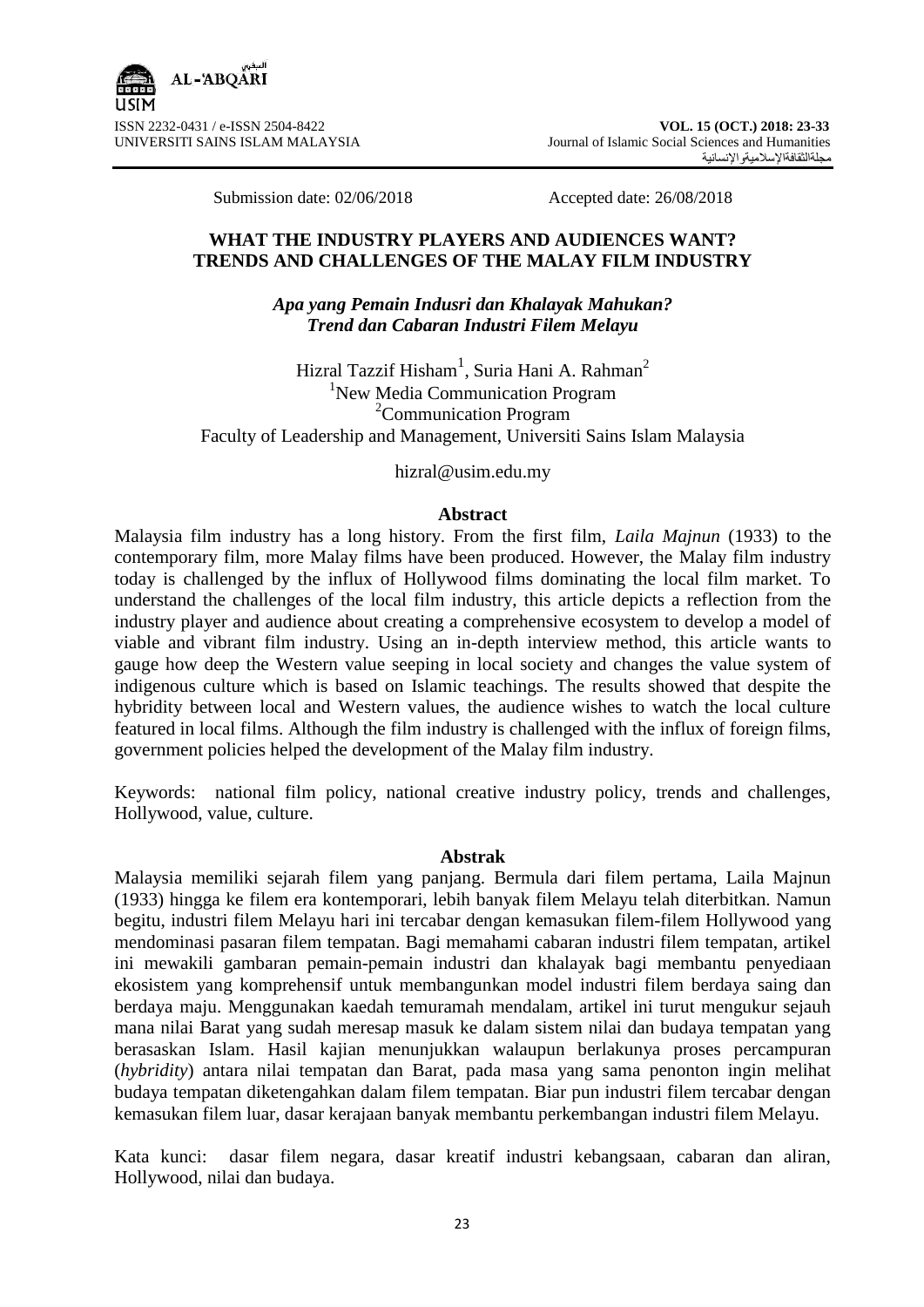## **INTRODUCTION**

Hollywood's dominance in the international film industry started since World War 2, and today, it churns out movies which are being screened in almost 150 countries around the world. Its enduring grip was the result of World War 1 and 2, which effectively killed off European"s film industry. Statistics show that between 40 and 90 percent of the films screened around the world are either produced in Hollywood or by the United States-owned transnational companies (Wendy Su, 2010). As in 2003, in the European continent, Hollywood films controlled 53% of the French film industry; Canada (87%); and the United Kingdom (73.5%). Among the contributing factors for the Hollywood"s dominance are huge local market (the United States), the use of English as the medium language (opening doors to international market), the inability of smaller domestic filmmakers in developing and poor countries to compete on a global scale, and the efficiency of the Hollywood"s film studio system. Hollywood contributes RM612 billion in term of revenue to American government in 2017 (www.mpaa.org).

Apart from possessing an economic value, Hollywood films also play an important role in injecting American culture, which has been effectively utilised as an element in the form of entertainment that cuts across popular culture genres such as romance, humour, violence, fantasy, drama, fiction and imagination. The elements enable viewers to free themselves from the reality of life and step into the world of imagination, as Lim and Har (2007) explains the revenue and response to local films in many countries are not similar to response well received by the Hollywood films. The American cinema is now seen as a yardstick of achievements in film making. It becomes the root of influence for Hollywood films to seep into global cultures and eventually crafting Hollywood as a Trojan horse for America"s cultural invasion in the minds of the younger generation. Today, Mickey Mouse, Donald Duck, Snoopy and Garfield are not just popular toys; but also the source of happiness among children. While Spiderman, Superman and Batman are already immortalised in films, they are firmly imprinted in young minds as manufacturers constantly come out with superhero-based merchandises such as posters, clothes and books. Lim and Har (2007) also claim that Hollywood films such as *The Lord of the Rings* trilogy, the *Harry Potter* series, the *Matrix* trilogy and the *Star Wars* franchise are not only reaping away profits worth billions of US dollars from all over the world, but they also dominate the global world of fantasy.

The global successes of Hollywood films, according to Thussu, (2006:168) in Lim and Har, 2007), boils down to five factors, namely: universal themes and ideas which are accepted widely with mass appeal; varied and flexible storylines which boosted family values; availability of these films on the market; the growth of television networks across the world; and the aggressive marketing strategies employed by American media conglomerates. Sardar (2008:121) argues that the United States as an empire is using Hollywood films to promote itself as a nation that prioritises the good of mankind, presenting the country as a global power against evil doings. Through Hollywood"s war films, viewers are constantly told of the American soldiers who are always fighting tyranny, cruel dictators who oppress people and deny human rights. The storylines also encourage viewers to make choices in life based on Western values – be it on consumerism, democracy, gender equality or technological edge – and further boost chances for the United State to win all wars and finally emerge as the world"s sole and undisputable superpower. To Sardar (2008), the United States is a republic based on entertainment, with film as its main weapon. Sardar (2008) also states that a film offers escapism and is instrumental to the creation of the great American dream"s mythology, which has been, in reality a nightmare to other countries. Swann (1991), on the other end, points out that the "American lifestyle" slogan, which interprets development and a high quality life is now widespread, expressing thanks to Hollywood films. Swan (1991) also reveals the close working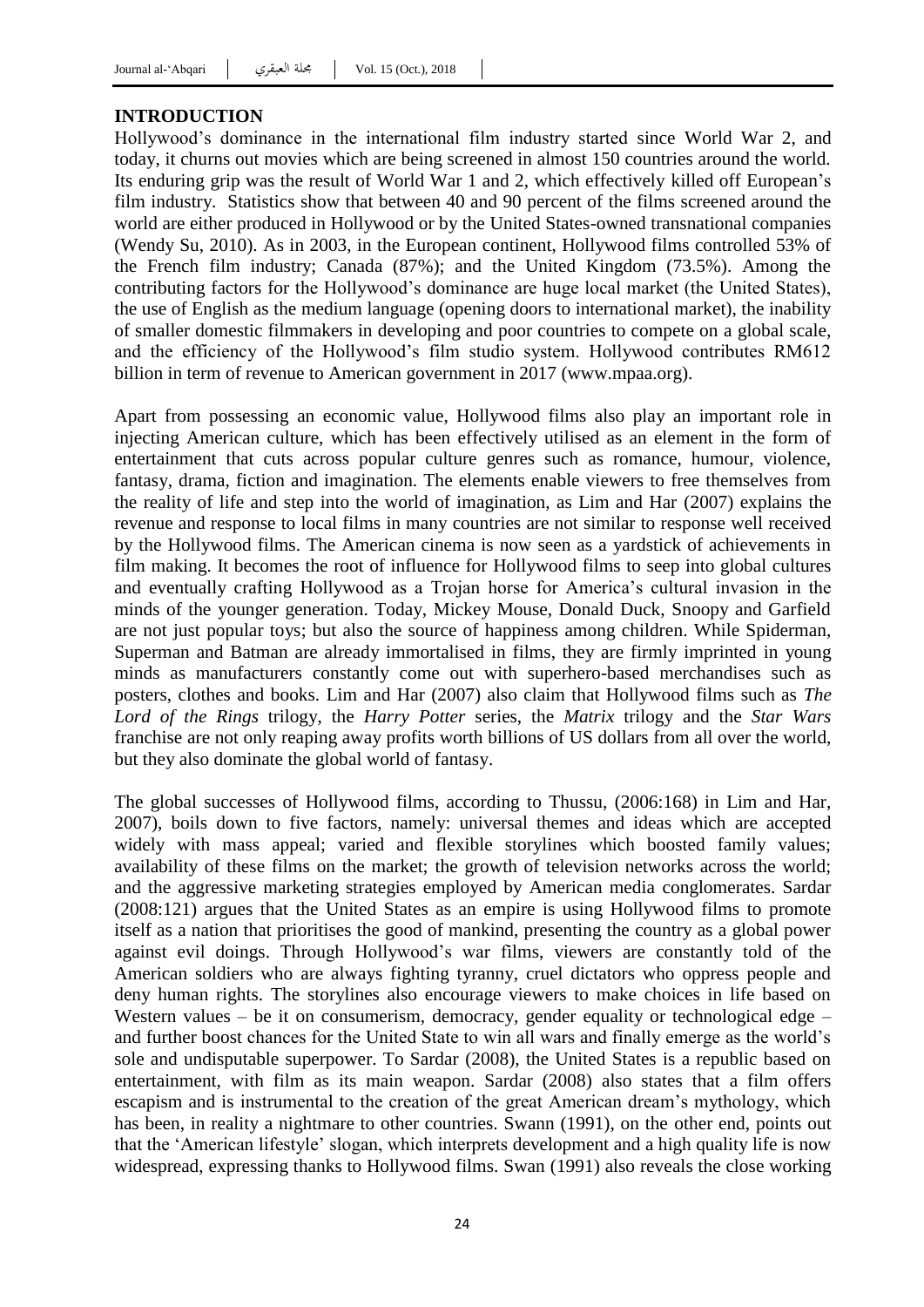relationship between the United States" Department of State and the Hollywood film industry in "painting the right image".

# **MALAYSIAN FILM INDUSTRY**

As for Malaysia, the government realises the importance of cultural products such as film as an income-generating industry while at the same time promoting local culture and heritage to the world. The government also note that in order to materialize this, an astounding quality and competitive film industry is required in order to help both the industry and local culture withstand. History shows that Malaysia was among the first in Southeast Asia to own an established film industry headquartered in Singapore. The first Malay featured film, *Laila Majnun*, directed by B S Rajhans was produced in 1933. Ever since, there was no turning back in terms of variety and genres. It reached its peak with a studio system pioneered by Shaw Brothers by setting up a Malay Film Production anchored by the late Tan Sri P Ramlee, a charismatic actor, comedian, songwriter, director and scriptwriter. P Ramlee wrote 360 songs, acted in 63 films (40 in Singapore, 23 in Malaysia), and directed 34 films (16 films in Singapore between 1955 and 1964, and 18 films between 1966 and 1973 in Kuala Lumpur). He won the Best Male Actor award in the Asia Film Festival 1957 for his role as a father and son in *Anakku Sazali*; the Best Asian Comedy Film Award in 1959 for the self-directed *Pendekar Bujang Lapok*; and was named The Most Versatile Actor through *Ibu Mertuaku* in the same Film Festival in 1963 (Millet, 2006). Other Malay film stars recognized internationally includes the late Ibrahim Pendek, who starred with Rock Hudson in 1962 western film, *The Spiral Road* (www.arkib.gov.my). It was then notable that the development of Malaya"s film industry was contributed by a number of film directors from India. Among them were B S Rajhans, L Krishnan, S Ramanathan and and B.N Rao. Aside from B S Rajhans, who was famous for directing his first film in Malaya (*Laila Majnun*), B. N Rao was another famous director who produced high-grossing box office films. Rao was the individual responsible for introducing horror genre to Malaysia through his *Pontianak* series, with Maria Menado as a household name for films of this genre in 1957. Rao was born in 1908 in Kerala, India, and had joined the Shaw Brothers" Malay Film Productions in 1953. He then joined Cathay – Kerisin 1956 (Millet, 2006: 44-45).

However similar to other industries, including Hollywood, the golden era of the Malay film industry began to lose its spark. The fall of the Malay film industry from its glory days was due to the falling numbers of cinema-goers, the introduction of the television in 1963, the rising cost of production, fallout between studio employees and their bosses, the separation of Malaysia and Singapore, and the flooding of films produced in Indonesia, Hong Kong, Bollywood and Hollywood (William, 2002) in the local market. Malaysian film industry in mid-60"s faced a downfall but later trend turned exuberant when the Malaysian Government formulated and introduced New Economic Policy (NEP) in 1970. The NEP emphasized on 30 percent ruling of equity in economy to be given to Bumiputera. This policy was also implemented in the entertainment industry. Some artists such as Datuk Sarimah Ahmad and her late husband Yusof Majid established Sari Artist, the first movie company established by Bumiputera artists (Fauziah Kartini, 2009). This establishment became a catalyst for other Bumiputera artists to follow this similar footstep. Among them were the late Tan Sri P. Ramlee, Tan Sri Jins Shamsuddin, Jaafar Abdullah and H.M Shah who joint together to formed Perfirma.

*Permintaan Terakhir* (1975; dir. the late Datuk Jamil Sulong) produced by Merdeka Studio Ltd was the first film in colour to be produced after the closing of Studio Merdeka in 1974, one year after the demised of the late Tan Sri P. Ramlee. However, local film industry gained significant impetus when one of the entrepreneur Deddy M Borhan from Sabah, produced a comedy film titled *Keluarga si Chomat* (1975) in colour and wide screen. This film was a hit among local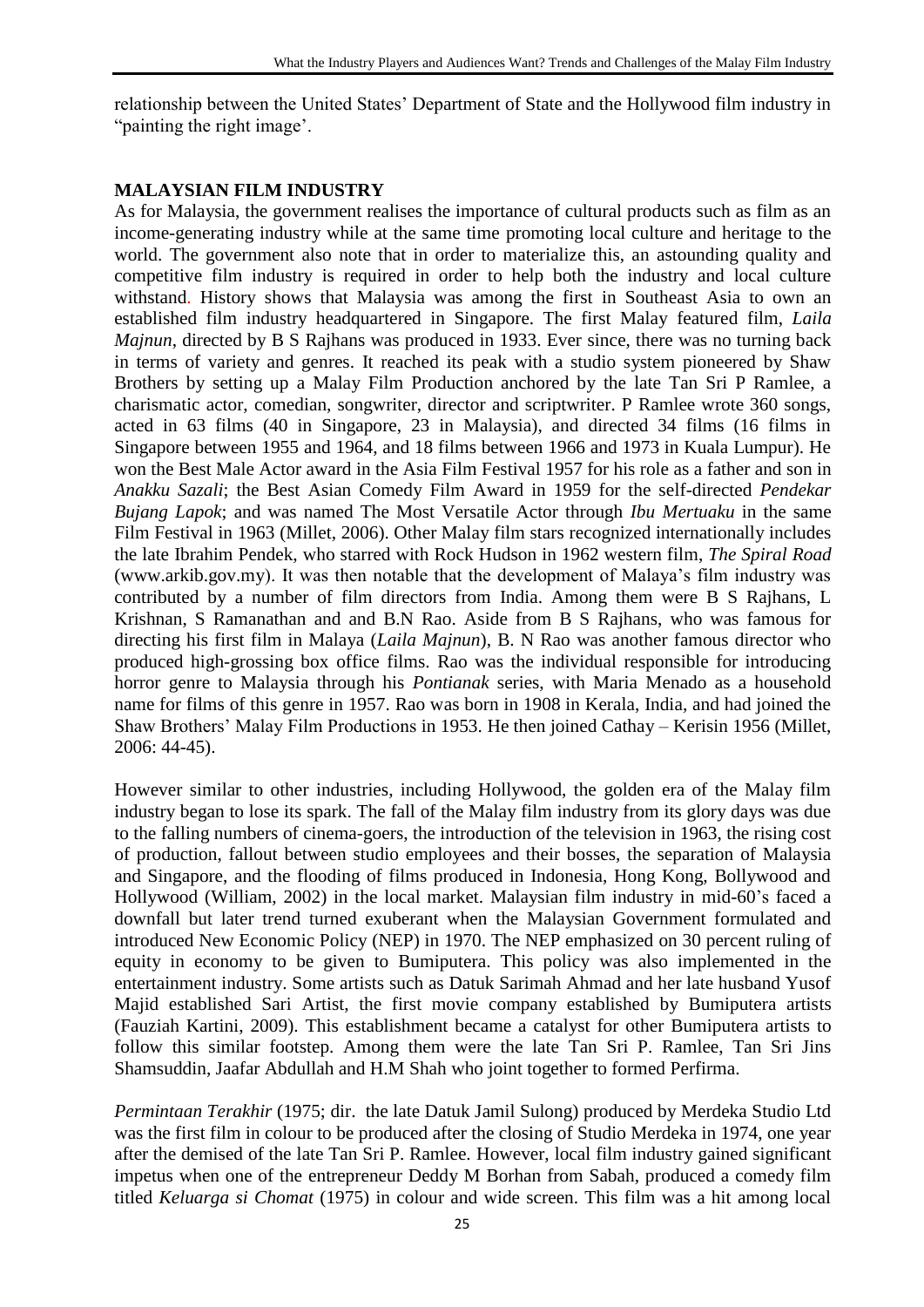audiences and this success gave a confident among local producers to make local movie. Perfima first film was *Menanti Hari Esok*, which was screened in 1977, and received good respond from local audiences when it was screened for 53 days and *Si Badul* produced by Sabah Film stayed for 73 days on cinema screen. However, *Azura*, also produced by Sabah Film, became the first local film to hit RM1 million box office in 1984 (Fauziah Kartini, 2009). The film was starred by local famous singer Jamal Abdillah a.k.a King of the Pop and local famous actress Fauziah Ahmad Daud and it was romance genre targeted for youth market.

The success of *Permintaan Terakhir*, *Esok Untuk Siapa*, *Si Badul* and *Azura* proved that local films still have the audiences and can give a huge profit to the movie companies. This success convinced certain artists such as Tan Sri Jins Shamsuddin to came up with idea to propose to the government to revive local film industry, especially to give encouragement for Bumiputera entrepreneur to participate in local entertainment industry. National Film Development Committee was established in July 26, 1980 from that idea and one of its suggestions was to establish the National Development Film Cooperation to lend support to develop local film industry. The establishment of FINAS is in accordance with the National Development Film Act 1981 (Act 244) and was supervised by the Ministry of Trade and Industry Malaysia at the early stage and now is under the supervision of the Ministry of Multimedia and Communication.

To strengthen the local film industry, National Film Policy (NFP) was fine tuned in 2005 after it was formulated in 1997. The policy is in blue print for local film industry to move ahead with its two main objectives, (i) to develop local film industry to become more vibrant and to compete with international film industry and (ii) Malaysia is to become a hub destination for filmmaking. To give more impetus to the NFP, National Creative Industry Policy (NCIP) was formulated and introduced in 2010 to spur the growth of creative industry as the source of income.; one of the Malaysia strategy to become a high- income nation in 2020. The NCIP was approved by the Cabinet in November 2010 as a framework for local culture industry. The policy encompasses three elements: creative multimedia, cultural and art creative industry. Creative art such as creative multimedia produces film and television, advertising, animation, digital content and fine arts; cultural art creative industry – craft, visual art, music, performing art, creative writing; and cultural heritage creative industry – museum and archiving involving restoration and conservation.

These policies are aligned with National Transformation Plan and New Economic Model introduced by former Prime Minister, Datuk Seri Najib Tun Razak for Malaysia to achieve a high status income in 2020. According to National Economic Advisory Committee Report (NEAC), for Malaysia to achieve a high-income status it will use a strategic growth economic which Malaysia has a potential to expand creative industry such as music, film, art and culture and can become one of the important economy sectors in the future. The move by the government is according to the regional development which ASEAN nations such as Thailand, Philippines and Singapore had used creative industry to generate income for their nations and at the same time introduce their own culture globally. This action which taken by the former Prime Minister of Malaysia is similar what happened in South Korea where the potential of creative industry to become wealth creation has been proven. South Korea former President, the late Kim Yeong-sam (1992 to 1997) when being compared between the success of Hollywood film, *Jurassic Park* (revenue collection of the film was more than RM1 billion) was seen to be equivalent to Hyundai exporting 1.5 million vehicles yearly (Lee, 2010). The success of South Korea exporting its local product through *Hallyu* (Korean Wave) is a living proof of how Asian country exports its culture globally.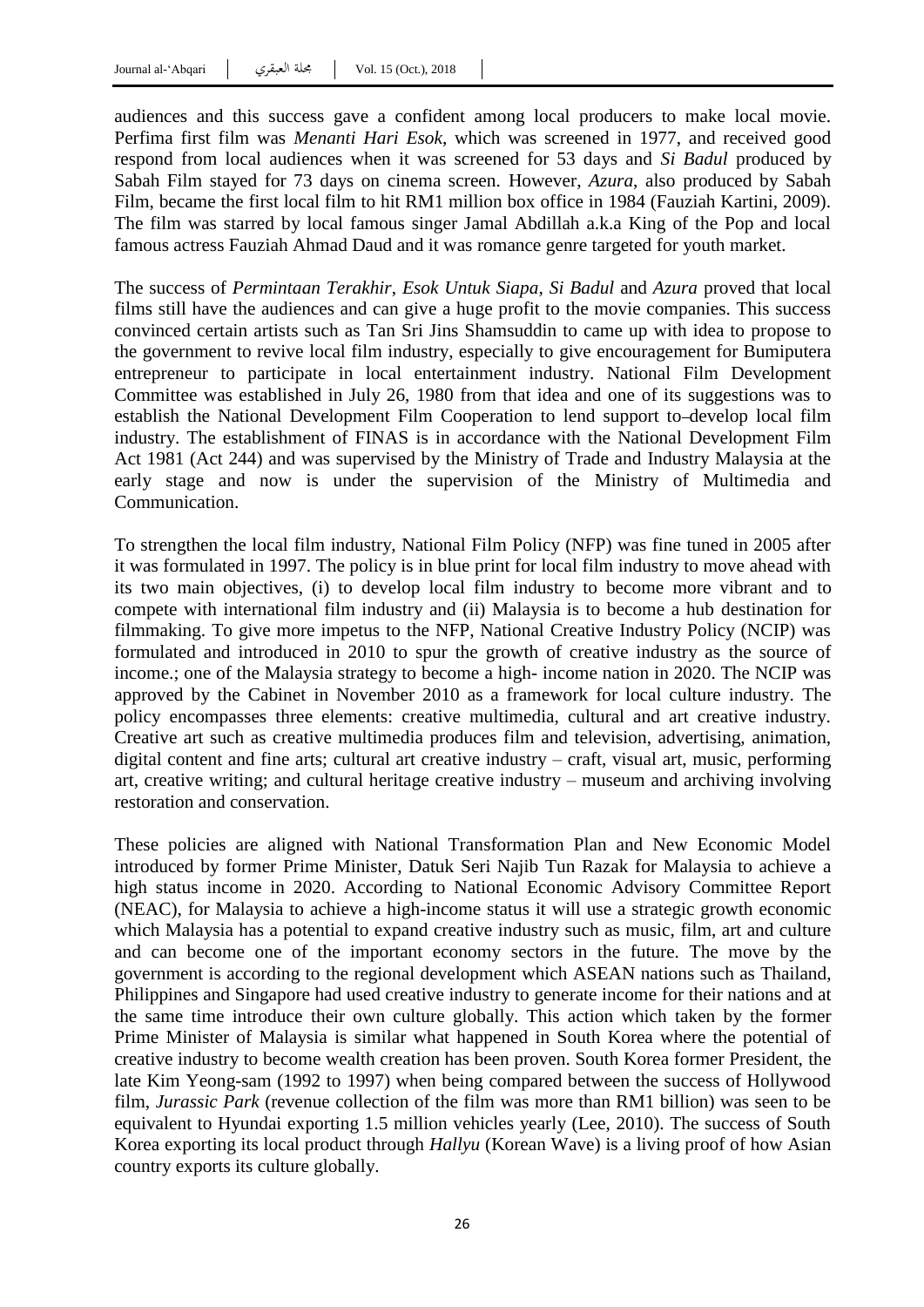Looking back in time, from the golden era of the Malaysian film industry in the 1950s to the current situation, it is reasonable to say that this small and fragmented film market presents a challenge for the government to promote as part of a creative industry with economic potential (Jamaluddin, Hasrul & Faridah, 2014). From the early film trend of tearjerkers, melodrama, comedy and romance that were classically popular with the local audiences, the innovative and contemporary filmmaking movement emerged in two waves (Hassan, 2013). The First New Wave of alternative filmmakers appeared on the scene in the early 1980s and worked alongside the mainstream filmmakers; they brought the subjects and issues of a post-Independent Malaysia. The Second New Wave of (digital) filmmakers, beginning in the late 1990s, brought more colour to local film, and addressed issues of not only the Malays, but also the two other major ethnic groups, the Chinese and the Indians (Hassan, 2013).

From the first film produced in 1933 to the golden age of films in the 1950s and 1960s, and to contemporary cinema until the end of the 1990s, Malaysian cinema has always been a Malay cinema. Films were only made in the Malay language (Bahasa Malaysia) and were aimed at a Malay audience; this is parallel to Mansor Putih's (1990, cited in Van der Heide, 2002) argument that, "the cultural identity of Malaysian film is a constant issue [since] 90% of the audience for Malaysian films are Malay and that cinema is probably the most racially segregated activity in the country today" (p. 154). However, with the rise of the new filmmakers' movement and the utilisation of digital technology that put paid to all of that in the late 1990s, a revolution of sorts descended on the film community when films began to be made in a multitude of languages which, for the first time, truly reflected the multi-ethnic nature of the country (Hassan, 2012).

Globalization of media at international level influences the distribution of cultural products across the globe. The process of globalization was supported by the advancement of information technology and communication (ICT), allowing the cultural flow to be distributed globally swiftly. Before the convergence between information technology and communication, for example, the television and radio, the government through its policy can control and filtering foreign culture into the country by controlling the import of television program.

The convergence of ICT allows the producer of the culture product can deal directly to consumer without government intervention. This allowed the Western culture to be exported Excited directly to consumer without filtering by the government agency. Azizah Hamzah (2006) explains that ICT revolution and open economy had begun in Malaysia, a globalization period, Various television programs and films entering Malaysian air space and household through satellite which introduces international news and current affairs, entertainment, culture, education, history and nature originated from Hollywood, London and Tokyo. The impacts of the openness and media globalization have weakening tradional institution and the state. Lukman and Azmi (2003) view that media globalization has a potential to displace local culture to Western culture because the West is using the advantages it has such as ICT, politics and economy to disseminate its value to the developing countries. The Western value, which is more modern and superior, will replace a set of local culture; materialistic values, secularism and life style shown in cultural products accepted by Malaysian youths. The Malaysian youths remember more Western heroes such as Superman and Batman as compared to our local heroes, Tok Janggut and Mat Kilau, two Malay warriors who are famous for their bravery and nationalism; fighting against British colonial. The distribution of Western values such as individualism, secularism and materialism are against the local values which Islam embedded as its core that promotes family values, camaraderie and respect on the elders.

In relation to the status of Islam and its influence on the country"s socio-economic and cultural structure, Malaysian society has undergone a radical change and transformation over the past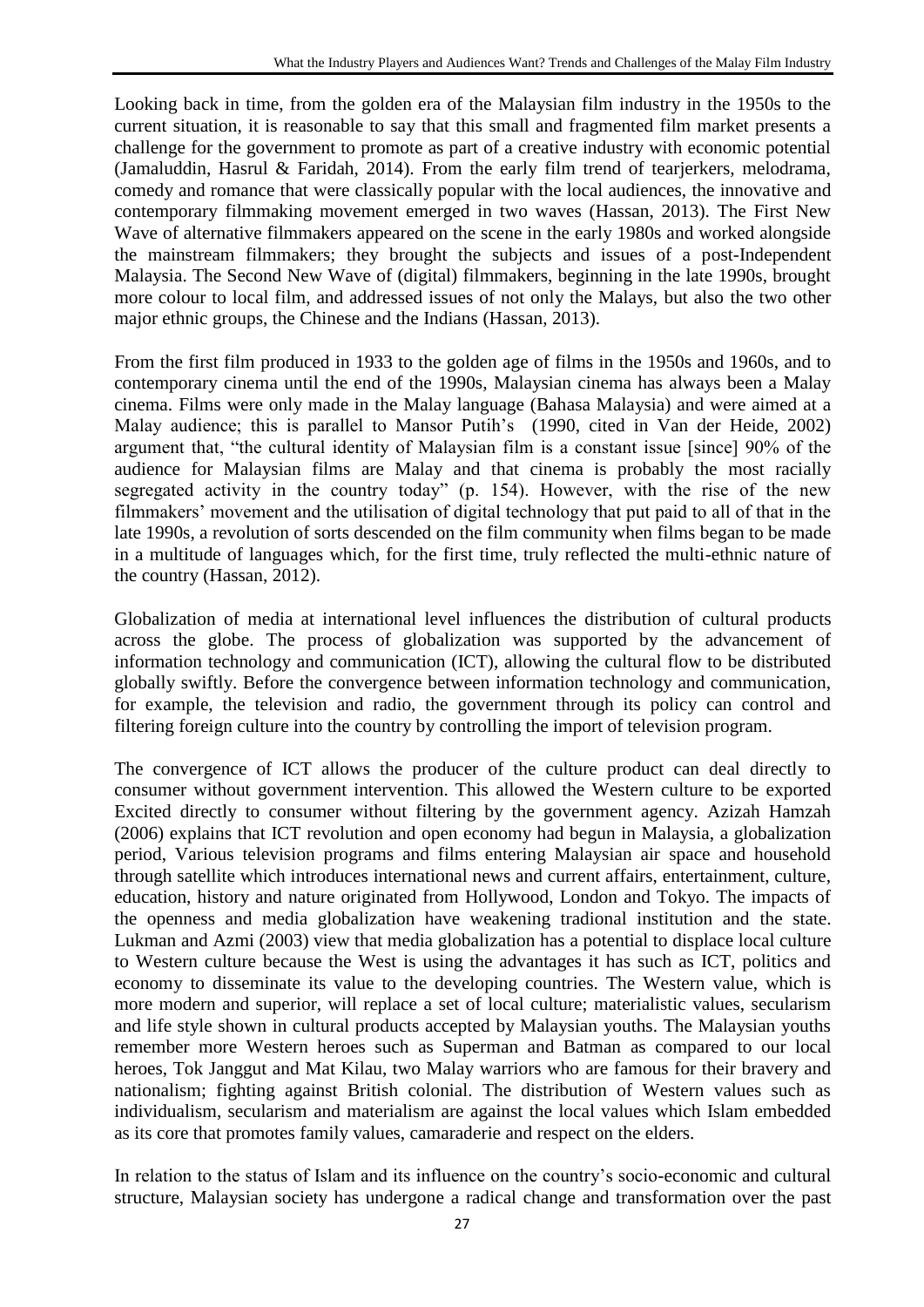three decades (Azmi & Shamsul, 2004). At one level this has been brought about by the country"s rapid economic transformation, however, equally significant has been the deepening Islamisation of the country. From banking to law, from dress to education policy, almost no sector of Malaysian society has escaped the growing influence of Islam upon the socioeconomic and political nature of the country (Abbott & Gregorios-Pippas, 2010; Azmi & Shamsul, 2004). This transformation process, which occurred at the multilevel structure of government and society, has helped to shape a host of activities in the spheres of education, economy, administration and the arts that were supposed to be informed by or based upon Islamic principles (Azmi & Shamsul, 2004). Thus, it has also inspired various works of art and entertainment, including film production.

#### **Malaysian Islamic Cinema**

The emergence of Islamic cinema has shaped film production in Muslim countries. In the Muslim majority world, the role of religion in social and community life has changed and developed but never receded (Van Nieuwkerk, 2008:174). Islam has been a common feature in Malay films, although not necessarily as special type of film genre. In Malaysian Islamic cinema, Islam is often depicted as one of the narrative features of resistance to non-Islamic or the Western decadent influence, which morally to advocate the Islamic principle of "enjoining good and forbidding wrong" (in Arabic known as *ammar ma'ruf nahi mungkar*). Van Nieuwkerk (ibid) in her discussion on creating an Islamic cultural sphere from Middle Eastern perspective, examine views of several religious scholars towards a more relaxed and accepting position of art and entertainment within the limit of religious sensibility. Moderate scholars such as Al-Qaradhawi and the lay preacher Amr Khaled did not consider music in itself *haram*  (forbidden). Instead, scholars acknowledged that respectful art and entertainment can promote Muslim lifestyles and the God-given talents should be used to express core religious values (Van Nieuwkerk, 2008:171; Al-Qaradhawi, 1926). Enhancing this, Turner (2006:181) sees films at best of a work that uses representational conventions and repertoires available within the culture in order to make something fresh but familiar, new but generic, individual but representative.

The Malaysian cinema has also witnessed efforts made by several Malay filmmakers in presenting their version of Islamic films, mainly by adapting Islamic values and morality in their films. Among the earliest Malay film, *Semerah Padi* (The Village of Semerah Padi, dir. P.Ramlee, 1956), for instance, is recognised as being one of the films to portray the spirit of Islam (Mustafa A.R., 2012). In particular, this film emphasizes a storyline that touches the fundamental teaching of Islam i.e. morality and submission to the one God, as well as social norms, traditions and also the traditional Malay songs and dance; which represent the celebration of the Malay culture. In another example, the recent work in the film *Khurafat* (The Superstition, 2011; dir. Shamsul Yusof) and *Maut* (Death, 2009; dir. Bade Haji Azmi) have used the genre of horror to represents the notion of the Islamic *feqh* (Islamic jurisprudence) to the audience. The narrative in both films are concern with the concept of what is right and wrong as well as sustaining the *akidah* (ties) of a Muslim.

As Turner (2006) argues, film and culture deal with the contextual approach; the cultural, political, institutional, and industrial determinants often influence the national film industry. Film has a complex system of signification ranging from the intrinsic components (e.g. the mise-en-scene i.e. visual composition, lighting, sound, setting and editing) to the extrinsic such as the nature of the industry and the wider cultural practices of which cinema is a significant part (Dissanayake, 1992). In this context, the Malaysian film industry should be acknowledged as a prevalent institution filled with specific ideologies to be disseminated to society. As Nichols (1976:25) claims, "the majority of films in all categories are the unconscious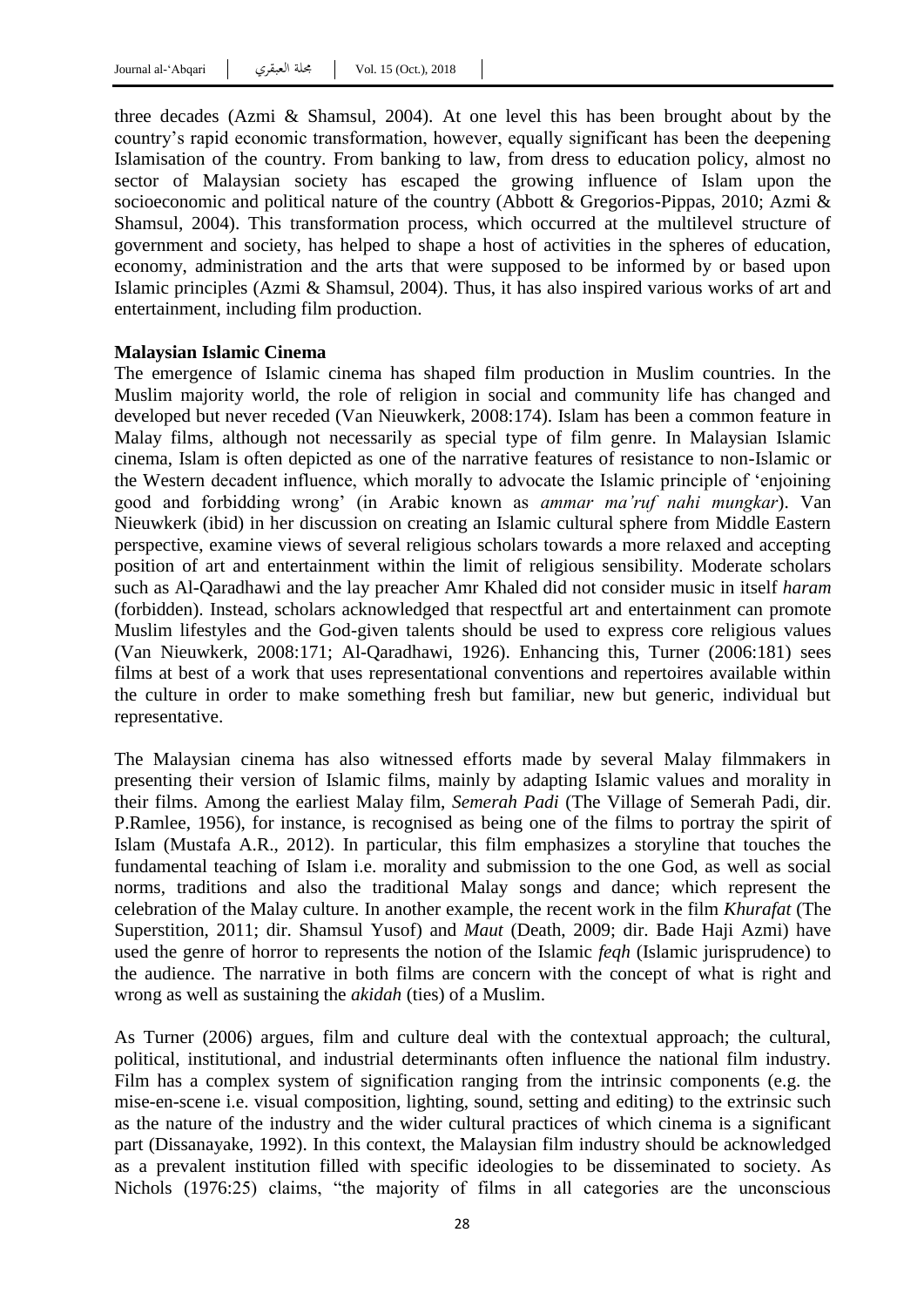instruments of the ideology...whether the film is 'commercial' or 'ambitious', 'modern' or "traditional"…whether it belongs to the "old" cinema or "young" cinema, it is most likely to be a re-hash of the same old ideology." In other words, the film industry does not operate in a vacuum. Rather, the role of the film industry, which operates in the world of capitalism and simultaneously disseminates specific discourses, should be taken into account to understand the complexity of the relationship between film and ideology and the creation of meaning in society (Juliana & Mahyuddin, 2009).

## **RESEARCH PROBLEM**

Based on the media globalization and the monopoly of films and television programs by the West (Hollywood) and its impacts on local Islamic value, what action does the Malaysian government take to counter the impacts? What are policies introduced to help local films industry to withstand the globalization waves that swept the Malaysian household?

# **RESEARCH METHODOLOGY**

For this study, mixed method was used which involves both quantitative and qualitative aspects. Mixed method was used to obtain a more convincing data analysis and conclusion where quantitative results (in figures) are supported by justifications from the qualitative data.

However, the qualitative technique has its own drawback. As stated by Azizah (2004), the sample size used is typically low and this brings difficulties to generalize the findings and the data obtained could be influenced by the researcher's leading questions. This would make the results ambiguous.

For qualitative research, the researcher chose the focus group discussion technique. Azizah (2004), explains that this technique is popular among researcher in culture study which, in this technique the researcher will select a group of individuals with certain criteria to have a discussion. It is used to extract inner feelings, attitude, believes and knowledge inside them. The researcher divided the discussion into three phases, first was an in-depth interview among players in the local film industry, audience from professional background (Bernama TV staffs) and students from Media Studies Department University of Malaya. Among local players interviewed were the President of Malaysian Film Producer Association, FINAS research Director and film directors.

For the survey, the researcher had distributed 300 survey forms at three locations that have cinemas. The locations were Alamanda in Putrajaya, IOI Puchong and One Utama in Petaling Jaya. The reason why the survey forms were distributed at the cinemas in those places, to gain a set of specialized data from local movie audiences who watch local and foreign movies. From 300 survey forms distributed, the researcher only received 146 answered questionnaires back. The survey forms were collected and brought to the computer lab to be analyzed. The process to enter the data was done extremely carefully, including the coding process. Each time the data was entered in the computer, the researcher will do a second checking to avoid wrong data entry. After that, the analysis process began by using SPSS software.

Then the triangulation process was done to check the credibility of the data. Neuman (2011) states that a triangulation process is a method where a researcher looks at certain phenomena from various perspectives. This is in contrast with the conventional method that uses a methodology only.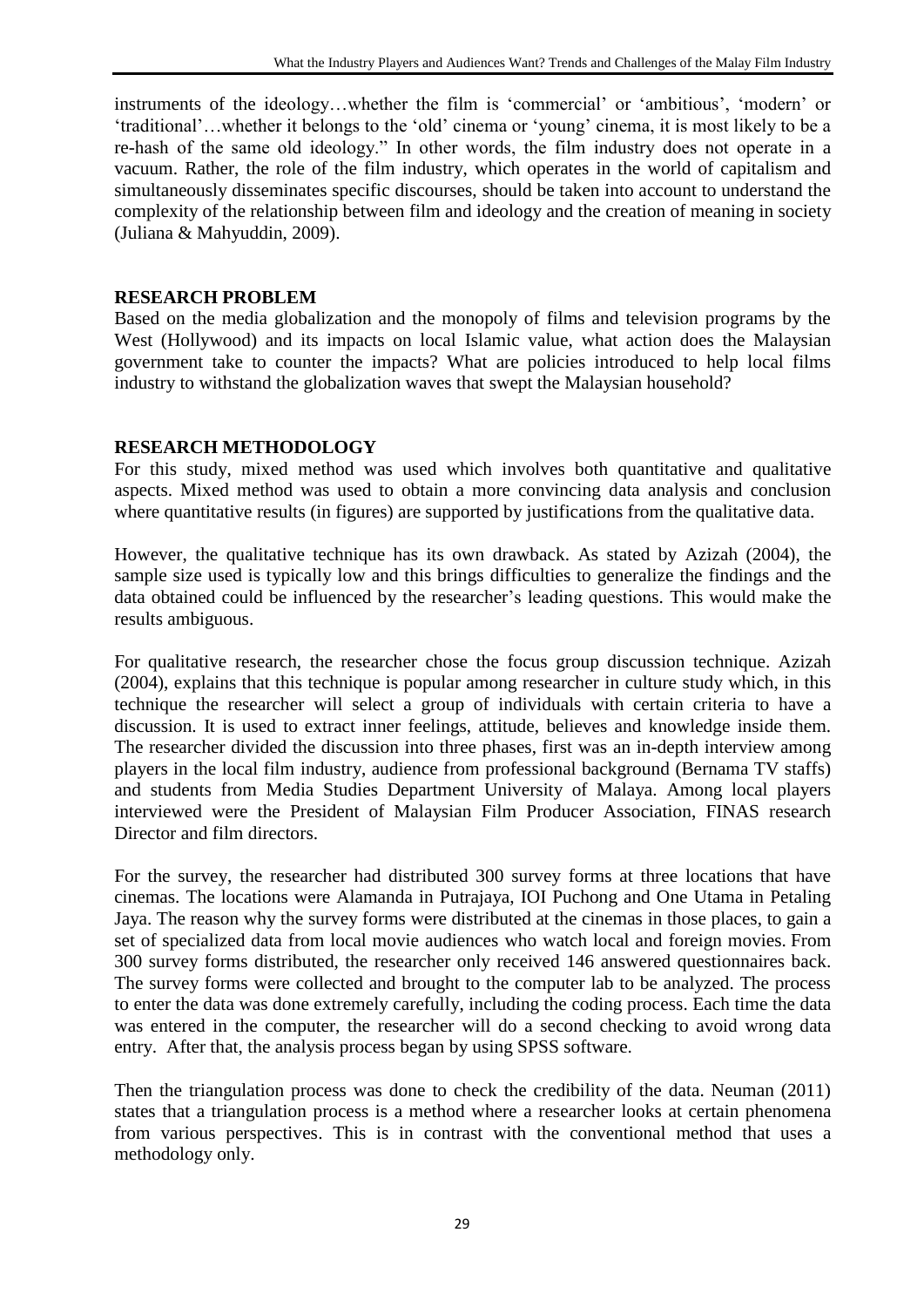### **DATA ANALYSIS AND DISCUSSION**

**Research Question (1)** What is the status of Malaysian film industry especially on script, production cost, exhibition, ticket sales, marketing and audience?

Malaysian film industry has shown tremendous growth within ten-year period (2006-2016) as a result of the support by Malaysian government and local audiences who watched local films. This is visible through the titles of film produced, ticket collection and the box office collection. This could also be seen through the tickets sold which doubled up the previous figures; from RM49 million in 2009 to RM126 million in 2011. The increase in the number of films produced could be seen in the year 2000 where there were only six titles of film produced where four of them were of comedy, one drama and the other one was on war. In terms of collection, there were only two films hit between RM2 million to RM4 million collection. *Pasrah* managed to collect RM2.74 million whereby *Senario Lagi* made a record of a box office collection worth RM4.37 million. *Mimpi Moon* and *Anaknya Sazali,* on the other hand did not perform very well in terms of collection which was less than RM1 million (RM560 thousand for *Mimpi Moon* and RM220,000 *Anaknya Sazali* ). In the same year, *Soal Hati* had RM1.27 million tickets sold but this was not the scenario for, *Leftenan Adnan*, a film that showcases the heroic act of our national figure, Leftenan Adnan Saidi who fought Japanese Occupation during World War Two. It was directed by the famous director, Aziz M Osman. The film only managed to collect RM1.08 million (shortage of RM420 thousand to recover RM1.5 million production cost). Positive responses on local films by local audiences became an eye opener for producers to produce more good quality of films. Local film industry that was missing from both local and international radars has finally be found. This could be seen in terms of the number of films produced from six titles in 2000 to 11 titles in 2001. The increasing number of titles produced also had significant impacts to local film industry where there was an increase in the variation of film genres. From 2002 to 2012, we observed an elevation in the total number of gross tickets collection. In 2005, the gross revenue of tickets sold showed an increasing trend from total RM217.35 million, RM234.98 million (2006), RM288.96 million (2007), RM380.72 million (2008), RM430.03 million (2009), RM518.16 million (2010) and RM601.90 million (2011). In 2014 local film industry made a history where local film *Journey* produced by Astro Shaw managed to collect RM17.17 milion (56 days exhibition and was shown at 57 cinemas all over Malaysia). This revenue beat *KL Gangster* produced by Skop Productions which collected RM11.74 million (was shown at 71 cinemas all over Malaysia). This revenue improved the confidence to in the local filmmakers to keep producing more quality films and this year (2016), two films; *Police Evo* and *Munafiq*, both respectively collected more than RM17 million revenue overtook *Journey*. It is a good sign of revival of local film industry.

Based on the in depth interviews on the respondents, they agreed that local film industry has shown tremendous growth compared to 30 years ago. All respondents interviewed by the researcher had agreed that local film industry has astounding potential to grow and receive good responses from local audiences.

**Razak Mohaideen (RM):** "Overall I believed that local film industry has shown its potential. If 20 years ago not many films were produced but now we can see between 20 to 30 films are produced each year, compared to 4 to 5 films produced 20 years ago. In terms of quantity is good, we can see the growth and I believe it is an early sign that more and more entrepreneurs show their interest to invest in the film industry. Before this we can see only a few producers but now the number is increasing."

**Ahmad Puad Onah (APO)**: "Malaysian film industry has increased in terms of number of films produced. If 20 years ago it could only produce 3 to 4 films in a year, the number has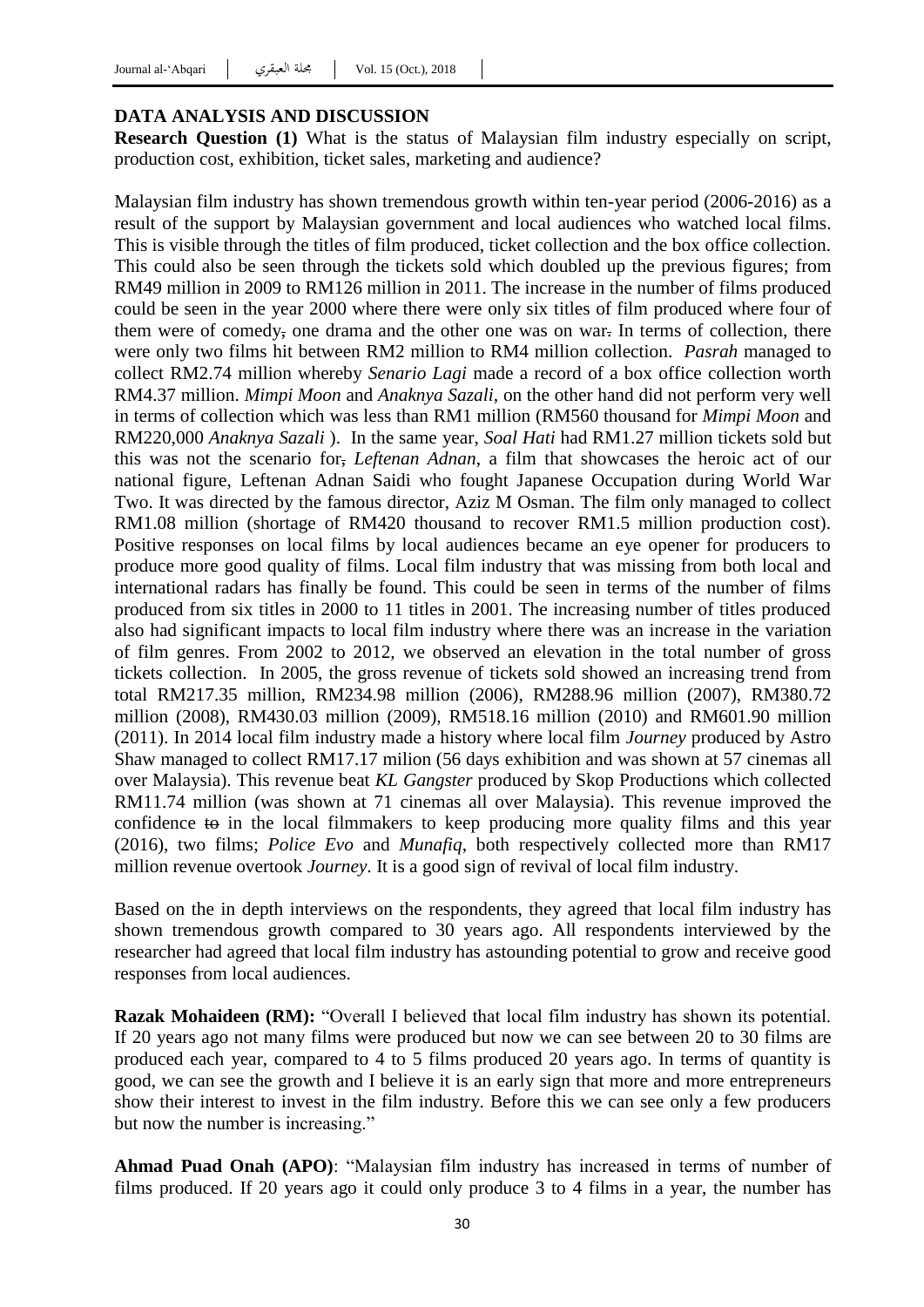increased to 10 and 12 films each year and in 2009 to 50. Some still in the making, some have finished and waiting to show in the cinemas."

Although Malaysian film industry has shown some potentials to grow and become source of revenue to Malaysia but it has to face 11 challenges connected to each other and need to be addressed by the industry players and the Malaysian government. Based on in-depth interview from respondents, the researcher had come out with 11 themes that had become challenges for Malaysia to make its film industry more vibrant and competitive.

- a) Production cost between RM1.2 million RM1.5 million
- b) Script story telling weakness
- c) Intellectual property lack of awareness
- d) Actors/Actress lack of quality in acting
- e) Unjust profit distribution split 50%-50% between producers and exhibitors
- f) Easy to screen foreign films no quota (days or numbers of film imported)
- g) Low wages among below the line (production crews)
- h) Local Audiences  $-200,000$  to 300,000 (not enough)
- i) Not enough cinemas this problem has been addressed by the cinema company
- j) Not grant to help producers to export their films abroad
- k) Lack of promotion producers do not promote their films

Issues that were highlighted by the researchers need to be addressed by the government holistically. To help revive Malaysian films industry the issues cannot be settled individually because the industry is like a chain. Without the government assistance, local film producers are no match to Hollywood filmmaker who has financial muscles, aggressive marketing and good story lines. The local film industry also needs an assistance from Government Link Corporation (GLC) to give impetus to the industry, a similar role by the Chebol (e.g Samsung) who spearheads Korean culture industry.

**Research Question (2)** What are the impacts when the distribution of Western values through Hollywood films are accepted by local Islamic audience?

The entry of Western culture in Malaysia does not displace local culture or as dubbed by some scholars; cultural imperialism, but what happened was the glocalization process and hybrid. If the race has a strong self-confidence, they will filter the positive or negative elements in the Western values that are aligned with their values.

**Respondent 27 (Paridah):** " I will filter negative and positive elements from Western values that are shown in the films. The negative elements such as free sex that is against of Islamic teaching will be rejected and the positive elements such as honesty will be accepted and adapted according to local customs."

Based on the quantitative survey, local audiences who were exposed to Western culture and values do not accept them directly. But they are actively searching and filtering, which means meaning that they can be adopted and adapted with local Islamic values and local cultures. Based on the survey, 55 respondents (37.7 percent) agreed that they will filter the Western values they watch in the movies whereby 39 respondents (26.7 percent) fully agreed but at the same time 22.6 percent or 33 respondents were not sure, while 8.9 percent or 13 respondents disagreed and 4.1 percent (6 respondents) strongly disagreed.

Based on the focus group interviewed, Malaysian films have their own audiences based on the local settings such as *kampungs* scenario, story that can be related in their lives, education and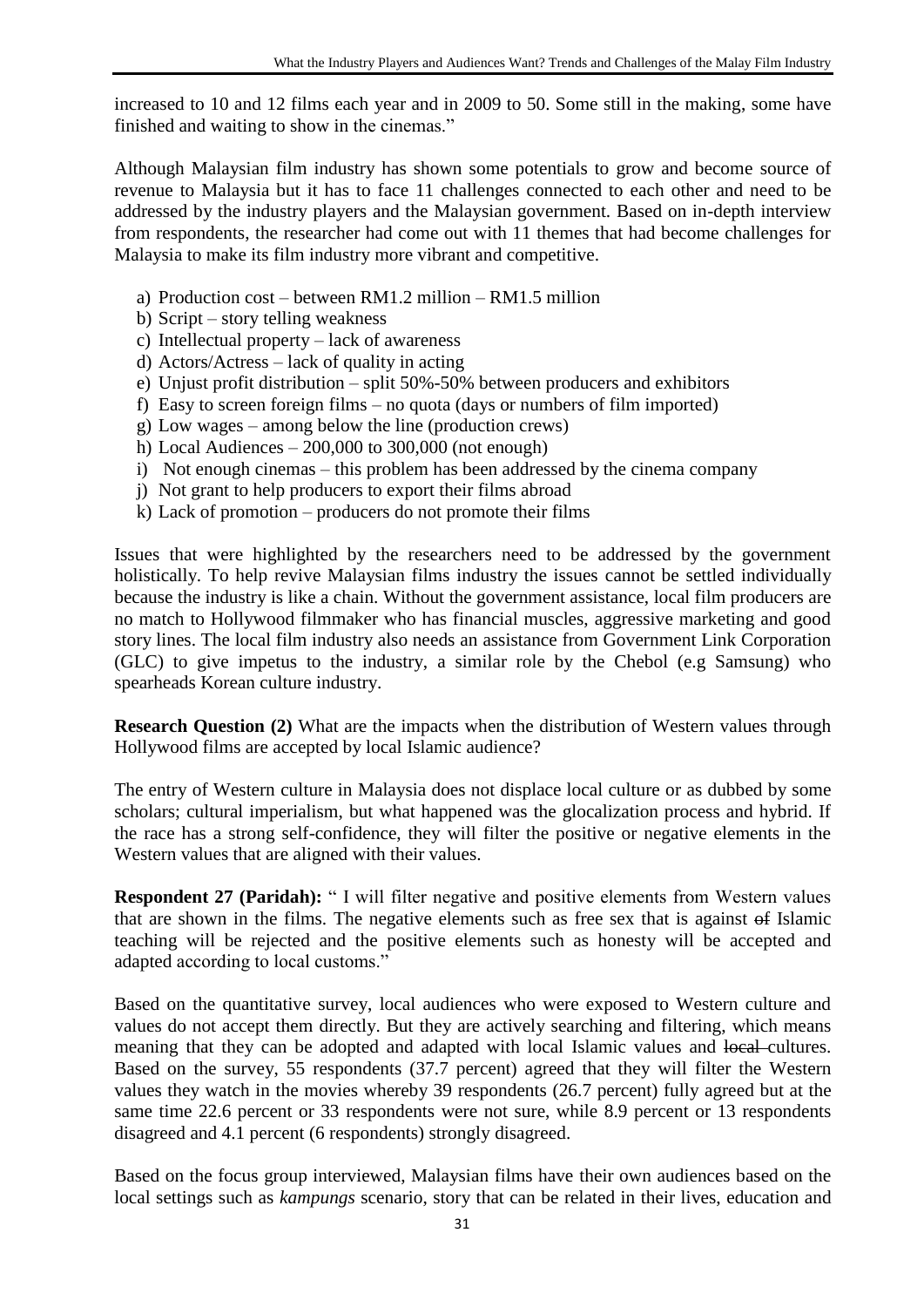information. Cultural proximity is not the main factor that local audiences choose when they watch movies but the main factors that motivates the local movie buffs are the story, CGI usage, genre, actors, actress and promotion by the media.

### **CONCLUSION**

Based on the findings, local film industry is in the process to revive itself to its former glory. After the slowdown process of the Malaysian film industry in 70"s and 80"s, with the help of Malaysian government through Economy Transformation Programme, National Film Policy and National Creative Industry Policy, impetus was to the industry. The consistent assistance by the Malaysian government is needed to nurture and spur the industry. The entry of foreign films such as Hollywood according local film producers has its impacts on local films industry in terms of revenue collection but the Western values conveyed through the films failed to displace local culture because of the education that taught the students to filter the values.

For local film industry, there is a market for Malaysian audiences. Based on the research, the vast majority of local audiences go to the cinemas to release work stress but still there are the audiences who watch local movies because of the stories and technical qualities, and majority of them preferred comedy, horror and action. Local films have a great potential providing that local producers can fine-tune the script, invest more on production cost and insert educational values in the film.

For Western values that transfer through Western television programmes and films to local audiences are not happen especially among educated Malays, they are active participants to find meanings that are align to Islamic teachings.

### **REFERENCES**

- Abbott, J.P. & Gregorios-Pippas, S. (2010) Islamization in Malaysia: Processes and dynamics. *Contemporary Politics*, *16*(2), 135-151
- Al-Qaradhawi, Yusuf (1926). *Seni dalam Islam* [Art in Islam] (Mohd. Nazri Dollah, Trans.). Kuala Lumpur: Jabatan Kemajuan Islam Malaysia.
- Azizah Hamzah (2004). Kaedah kualitatif dalam penyelidikan sosio budaya*, Jurnal Pengajian Media Malaysia, 6*(1),1-9.
- Azizah Hamzah (2006). Tuntutan globalisasi terhadap media massa**.** Paper presented in *Seminar Media Massa* organized by Ministry of Home Affairs, Putrajaya.
- Azmi A. & Shamsul A.B. (2004). The religious, the plural, the secular and the modern: a brief critical survey on Islam in Malaysia. *Inter-Asia Cultural Studies*, *5*(3), 341-356.
- Ben H. Bagdikian (1990). *The media monopoly* (3<sup>rd</sup> ed.). Boston: Beacon Press.
- Bell, D. (2000). *The future of technology.* Kuala Lumpur: Pelanduk Publications (M) Sdn Bhd (pp. 7-41).
- Bose, D. (2006), *BrandBollywood: A new global entertainment order*. London: Sage Publications (pp. 195 -215).
- BERNAMA (12 October, 2012). *Kerajaan peruntuk RM3.5 juta bagi kerusi P. Ramlee*. Accessed on 21 October 2012 at 5.06 pm.
- BERNAMA (31 October 2013). *Industri kreatif disasar berkembang 11 peratus mulai 2013*. Accessed on 1 November 2013 at 11pm.
- Craig, C. S., Greene H dan Douglas, S. P, (2005). Culture matters: Consumer acceptance of U.S films in foreign markets. *Journal of International Marketing, 13*(4), 80-103.
- Cultural, Trade and Globalization: What do we understand by cultural industries, www.unesco.org/culture/industries.